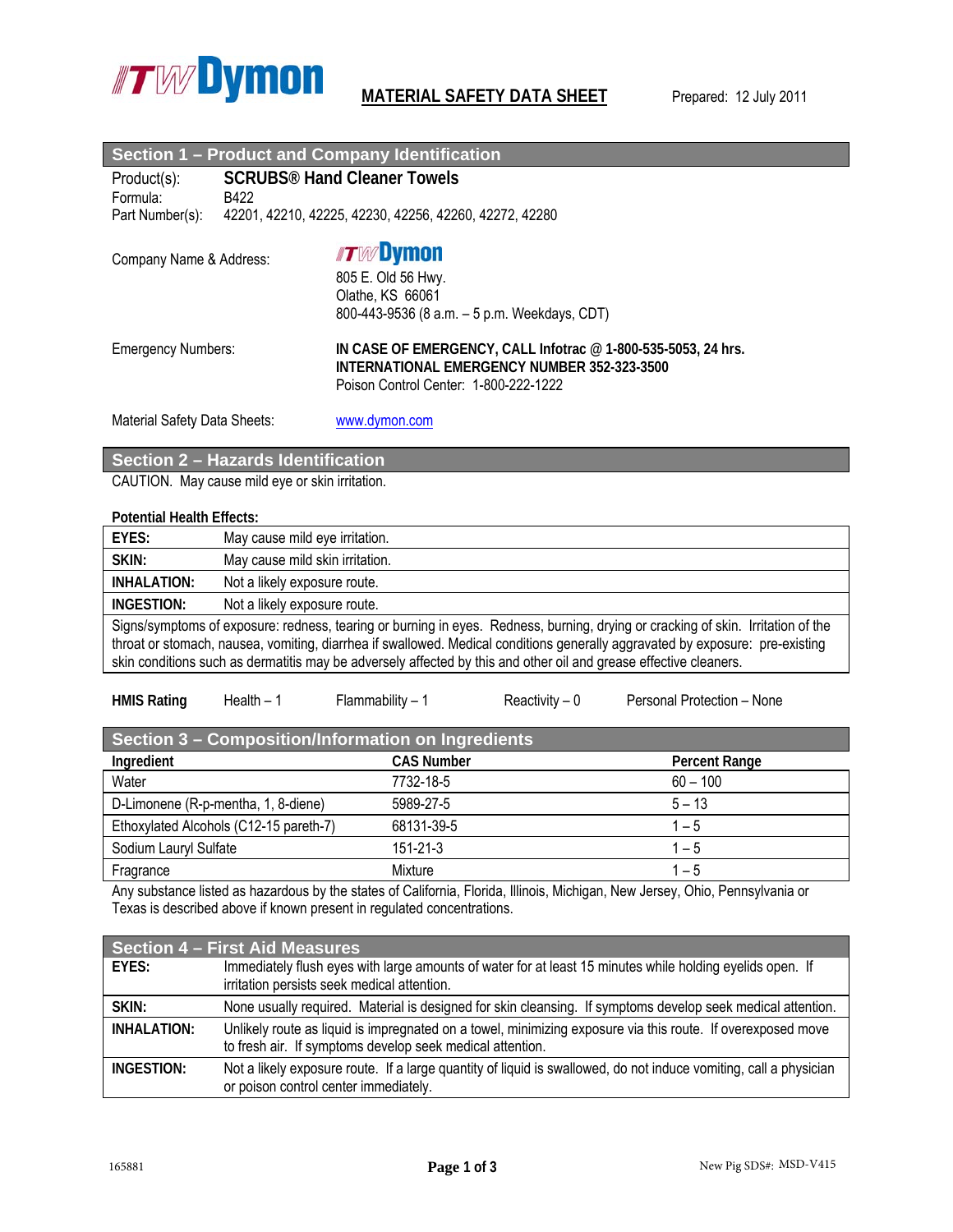

|                                                                                                             | Section 5 - Fire Fighting Measures                  |                                                                                                                                                                                                                                                                                                                |  |  |
|-------------------------------------------------------------------------------------------------------------|-----------------------------------------------------|----------------------------------------------------------------------------------------------------------------------------------------------------------------------------------------------------------------------------------------------------------------------------------------------------------------|--|--|
| Flashpoint (PMCC):                                                                                          |                                                     | None to boiling, solution on towel.                                                                                                                                                                                                                                                                            |  |  |
| <b>Extinguishing Media:</b>                                                                                 |                                                     | Dry chemical, carbon dioxide, foam, fog or water spray.                                                                                                                                                                                                                                                        |  |  |
|                                                                                                             | <b>Special Fire Fighting Procedures:</b>            | Keep containers cool and vapors down with water spray. Prevent runoff from<br>entering sewers and public waterways.                                                                                                                                                                                            |  |  |
| <b>Hazardous Products of Combustion:</b>                                                                    |                                                     | Carbon monoxide, carbon dioxide, various hydrocarbons, hydrogen sulfide,<br>sulfur dioxide and soot.                                                                                                                                                                                                           |  |  |
|                                                                                                             | Section 6 - Accidental Release Measures             |                                                                                                                                                                                                                                                                                                                |  |  |
| Small spill:                                                                                                |                                                     | Wipe up small releases with a dry absorbent cloth or other absorbent material.                                                                                                                                                                                                                                 |  |  |
| Large spill:                                                                                                | for proper disposal.                                | Absorb liquid with vermiculite, absorbent cloth, or other absorbent material. Prevent material from entering<br>sewers and drains. Ventilate area and block traffic. Transfer contaminated material into suitable container                                                                                    |  |  |
|                                                                                                             | Section 7 - Handling and Storage                    |                                                                                                                                                                                                                                                                                                                |  |  |
| Handling:                                                                                                   |                                                     | Do not allow towel contact with eyes. For external use only. Not for use around the mouth or eyes for an                                                                                                                                                                                                       |  |  |
| Storage:                                                                                                    |                                                     | extended period of time. Do not smoke while using. Use from original container only and follow label<br>directions carefully. Follow good chemical hygiene practices when handling this material.<br>Keep container closed when not in use. Keep away from heat sources. Store in a cool well-ventilated area. |  |  |
|                                                                                                             |                                                     | Keep out of reach of children. Do not contaminate water, food or feed by use or storage. Keep from freezing.                                                                                                                                                                                                   |  |  |
|                                                                                                             | Section 8 - Exposure Controls/Personal Protection   |                                                                                                                                                                                                                                                                                                                |  |  |
| <b>Engineering controls:</b>                                                                                |                                                     | Ventilation not usually necessary but should be provided in the event of overexposure.                                                                                                                                                                                                                         |  |  |
| <b>Exposure limits:</b><br>Eye protection:                                                                  |                                                     | D-Limonene (CAS# 5989-27-5): 30 ppm, Manufacturer's recommendation<br>None necessary. Do not allow towel to directly contact eyes.                                                                                                                                                                             |  |  |
| Skin protection:                                                                                            |                                                     | None necessary. Product is designed for direct skin use.                                                                                                                                                                                                                                                       |  |  |
| Respiratory protection:                                                                                     | approved respirator.                                | Not usually necessary. If vapors are present or irritation is experienced, use NIOSH/MSHA                                                                                                                                                                                                                      |  |  |
|                                                                                                             |                                                     |                                                                                                                                                                                                                                                                                                                |  |  |
|                                                                                                             | <b>Section 9 - Physical and Chemical Properties</b> |                                                                                                                                                                                                                                                                                                                |  |  |
|                                                                                                             |                                                     | Appearance and Odor: White opaque liquid with a fresh citrus scent saturated onto towels.                                                                                                                                                                                                                      |  |  |
| pH: 9.8 +/- 0.5<br>Vapor Density: >1                                                                        |                                                     | Boiling Point: 212 F<br>Specific Gravity: 0.986<br>Solubility in Water: Miscible<br>Vapor Pressure: No Data                                                                                                                                                                                                    |  |  |
| Evaporation Rate: No Data                                                                                   |                                                     | Volatile Organic Compounds (VOCs): $\leq 8\%$ by weight                                                                                                                                                                                                                                                        |  |  |
|                                                                                                             |                                                     |                                                                                                                                                                                                                                                                                                                |  |  |
|                                                                                                             | Section 10 - Stability and Reactivity               |                                                                                                                                                                                                                                                                                                                |  |  |
| Hazardous Polymerization:                                                                                   | <b>Hazardous Decomposition or Byproducts:</b>       | This product will not undergo hazardous polymerization.<br>Carbon monoxide, carbon dioxide, hydrogen sulfide, sulfur dioxide and soot.                                                                                                                                                                         |  |  |
| <b>Chemical Stability:</b>                                                                                  |                                                     | Stable                                                                                                                                                                                                                                                                                                         |  |  |
| Incompatible Materials:                                                                                     |                                                     | Strong oxidizers and strong acids.                                                                                                                                                                                                                                                                             |  |  |
|                                                                                                             | Section 11 - Toxicological Information              |                                                                                                                                                                                                                                                                                                                |  |  |
| D-Limonene, CAS# 5989-27-5                                                                                  |                                                     |                                                                                                                                                                                                                                                                                                                |  |  |
| Acute Dermal LD50 >5g/kg, rabbit; Acute Oral LD50 >5g/kg, rat; Inhalation RD50>1000ppm                      |                                                     |                                                                                                                                                                                                                                                                                                                |  |  |
| Ethoxylated Alcohols, CAS# 68131-39-5<br>Acute Dermal LD50 <5g/kg, rabbit; Acute Oral LD50 1.6-2.7g/kg, rat |                                                     |                                                                                                                                                                                                                                                                                                                |  |  |
| Sodium Lauryl Sulfate, CAS#151-21-3                                                                         |                                                     |                                                                                                                                                                                                                                                                                                                |  |  |
| Dermal 25mg/24hr=moderate, rabbit; Oral LD50 1288mg/kg, rabbit                                              |                                                     |                                                                                                                                                                                                                                                                                                                |  |  |
|                                                                                                             | Eyes 100mg/24hr=moderate, rabbit                    |                                                                                                                                                                                                                                                                                                                |  |  |

# **Section 12 – Ecological Information**

Ethoxylated Alcohols, CAS# 68131-39-5

96 hr fathead minnow static acute LC50:2.7mg/L; 48 hr Daphnia acute EC50:0.4-0.75 mg/L